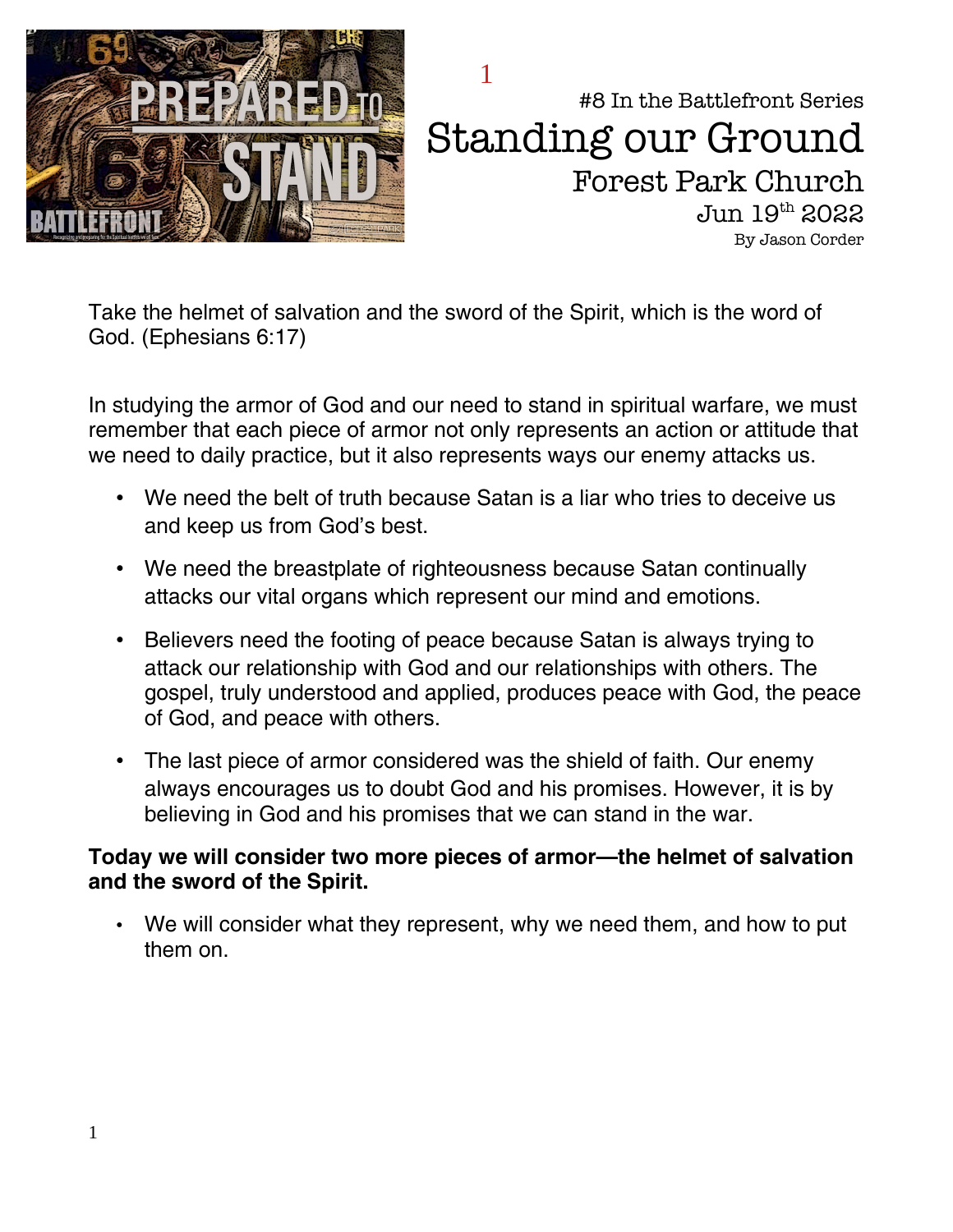# <sup>2</sup> I. The Helmet of Salvation

Take the helmet of salvation and the sword of the Spirit, which is the word of God. (Ephesians 6:17 )

#### A: The Helmet of Salvation is a Crucial Piece of Armor. 3

In the movie Saving Private Ryan, there's a scene where a soldier takes off his helmet to analyze a bullet that just hit it. The moment he does so, a soldier takes advantage and shoots his exposed head, killing him instantly.

In the same way, the helmet of salvation protects us spiritually from a powerful blow of doubt from the devil.

- As with every other piece of armor, the helmet of salvation shows us how the enemy attacks.
- Here we see how he attacks the how sure we are of our salvation.

#### B: Satan's attack on our minds is actually two pronged.  $\Delta$

- He seeks to assure those who are not saved that they are, and are in fact, "good"
- He seeks to create doubt in those who are truly saved, leading to discouragement and depression.
- I've noticed it is often the Christians who are walking faithfully with God that struggle the most with the certainity of salvation.
- And those who are not walking faithfully with him are not very concerned about their salvation at all, even though they should be.

When we are constantly worried about their salvation, we are not much use to the kingdom of God.

- We typically don't evangelize or serve.
- We essentially stop growing because we are too concerned with themselves.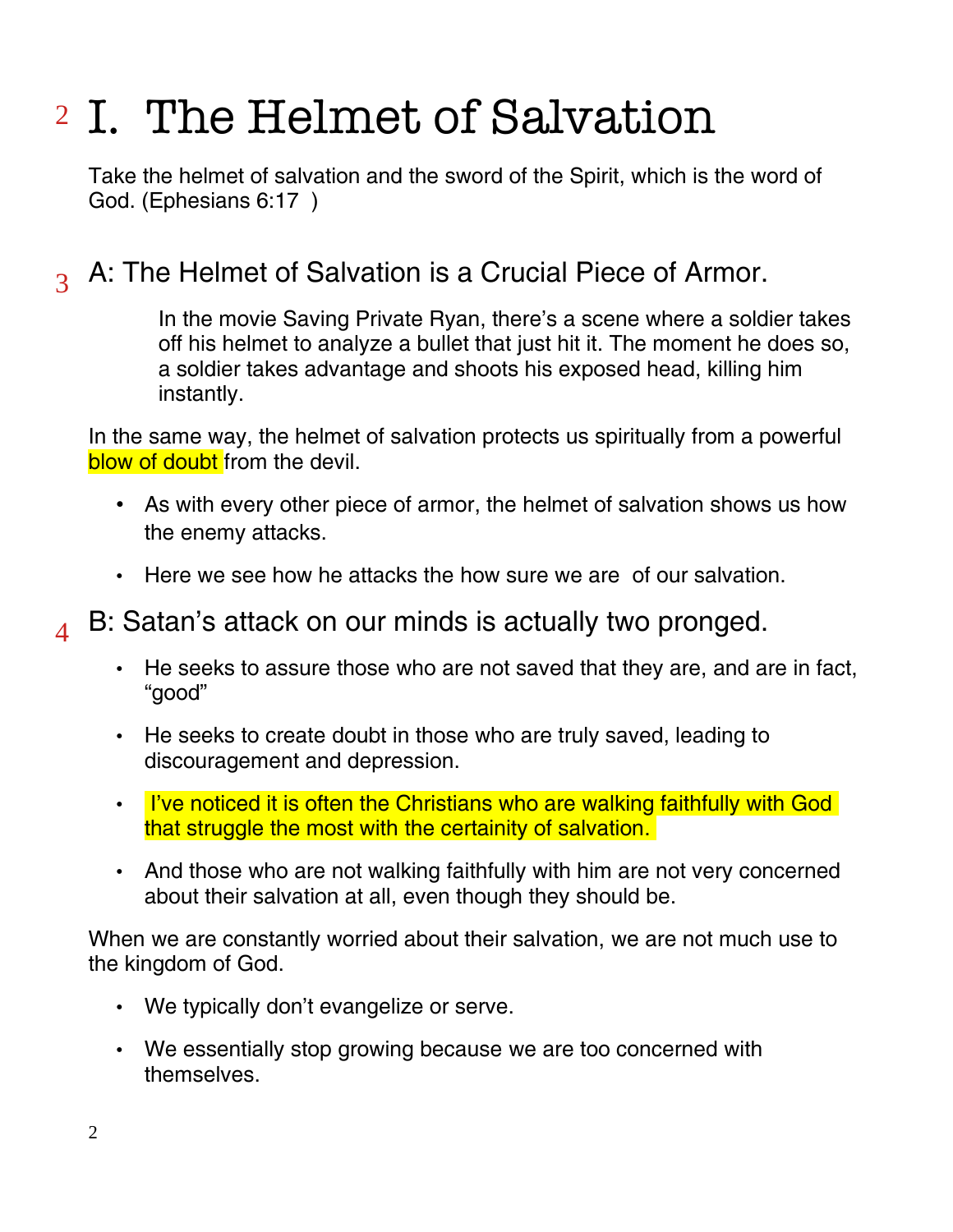• This is why attacking the head is a common tactic of Satan—it makes a Christian unprofitable.

#### **Christ says this about the last days:**

#### **Matthew 7:22-23**

5

"Many will say to me on that day, 'Lord, Lord, did we not prophesy in your name, and in your name drive out demons and perform many miracles?' Then I will tell them plainly, 'I never knew you. Away from me, you evildoers!'"

Jesus explains this in the Parable of the Weeds and Wheat (Matt 13:36-43).

- God plants wheat—true believers
- Satan plants weeds—false believers.
- Because of this reality, we must consider if we are truly saved.

#### **Paul and Peter both taught about the need for salvation.**

#### **II Corinthians 13:5**

"Examine yourselves to see whether you are in the faith; test yourselves. Do you not realize that Christ Jesus is in you—unless, of course, you fail the test?"

#### **2 Peter 1:10**

 "Therefore, my brothers, be all the more eager to make your calling and election sure. For if you do these things, you will never fall."

This is not something to put off!!

C: We must use the tests in Scripture to confirm salvation. 6

Several portions of Scripture are written specifically for this purpose.

#### **1 John 5:13**

 "I write these things to you who believe in the name of the Son of God so that you may know that you have eternal life".

In the book, he gives a series of tests so we can know that we have eternal life.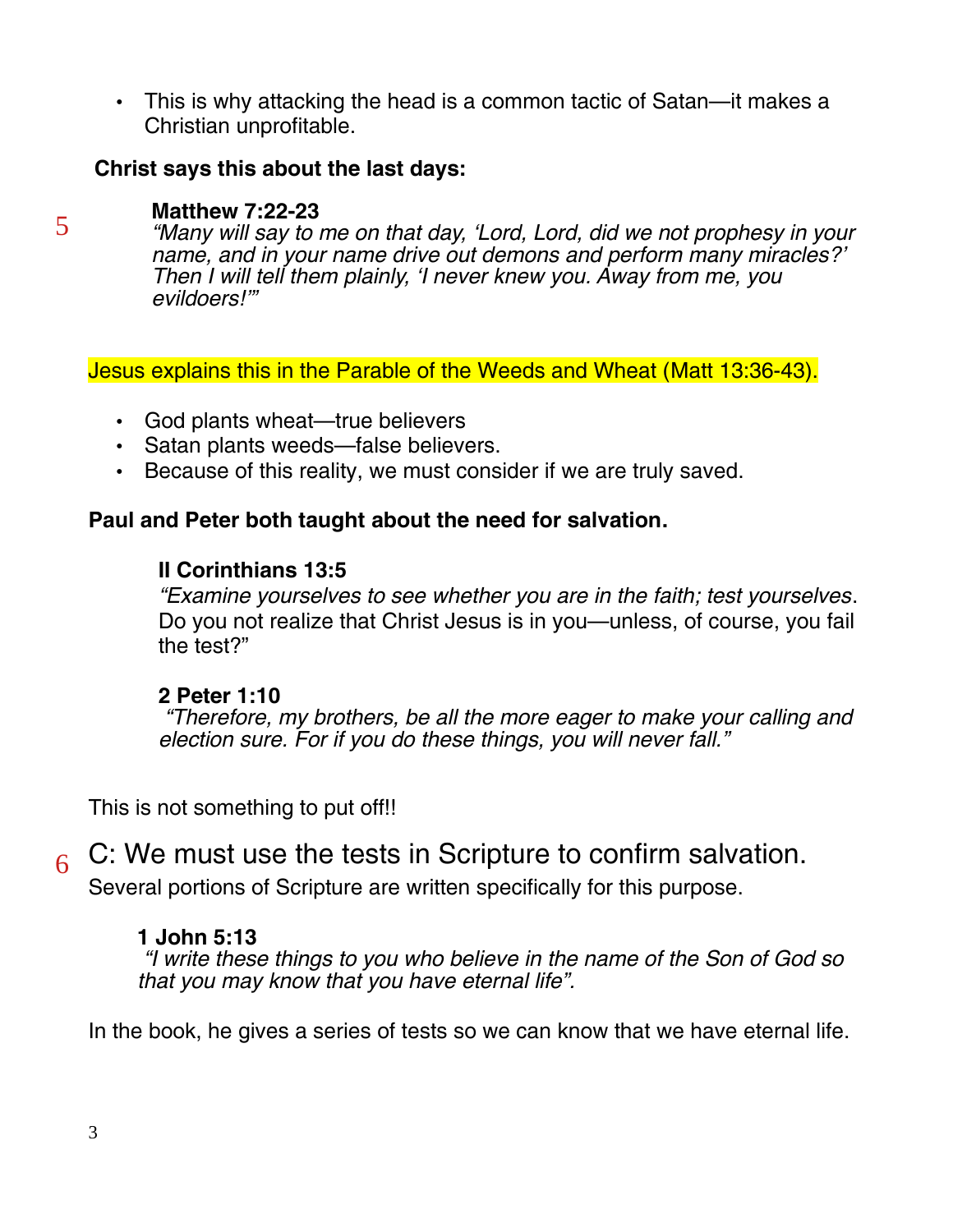#### 1. The test of obedience. 7

#### **I John 2:3-5**

We know that we have come to know him if we obey his commands. The man who says, "I know him," but does not do what he commands is a liar, and the truth is not in him. But if anyone obeys his word, God's love is truly made complete in him. This is how we know we are in him:

#### **No doubt John remembered what Jesus said:**

#### **John 8:31**

"If you abide in my words, then you are truly my disciples"

If we don't love and follow his Word can we really call ourselves Christians (Christ Followers) in the first place.

#### Are you abiding in his Word?

2. The test of love. 8

#### **I John 3:14-15**

We know that we have passed from death to life, because we love our brothers. Anyone who does not love remains in death. Anyone who hates his brother is a murderer, and you know that no murderer has eternal life in him.

Again John repeats Jesus:

#### **John 13:35**

"They will know you are my disciples by the way you love one another".

#### **Romans 5:5**

and hope does not put us to shame, because God's love has been poured into our hearts through the Holy Spirit who has been given to us.

**Do you love People?**

3. The test of doctrine.  $\overline{q}$ 

#### **I John 4:15**

 "If anyone acknowledges that Jesus is the Son of God, God lives in him and he in God."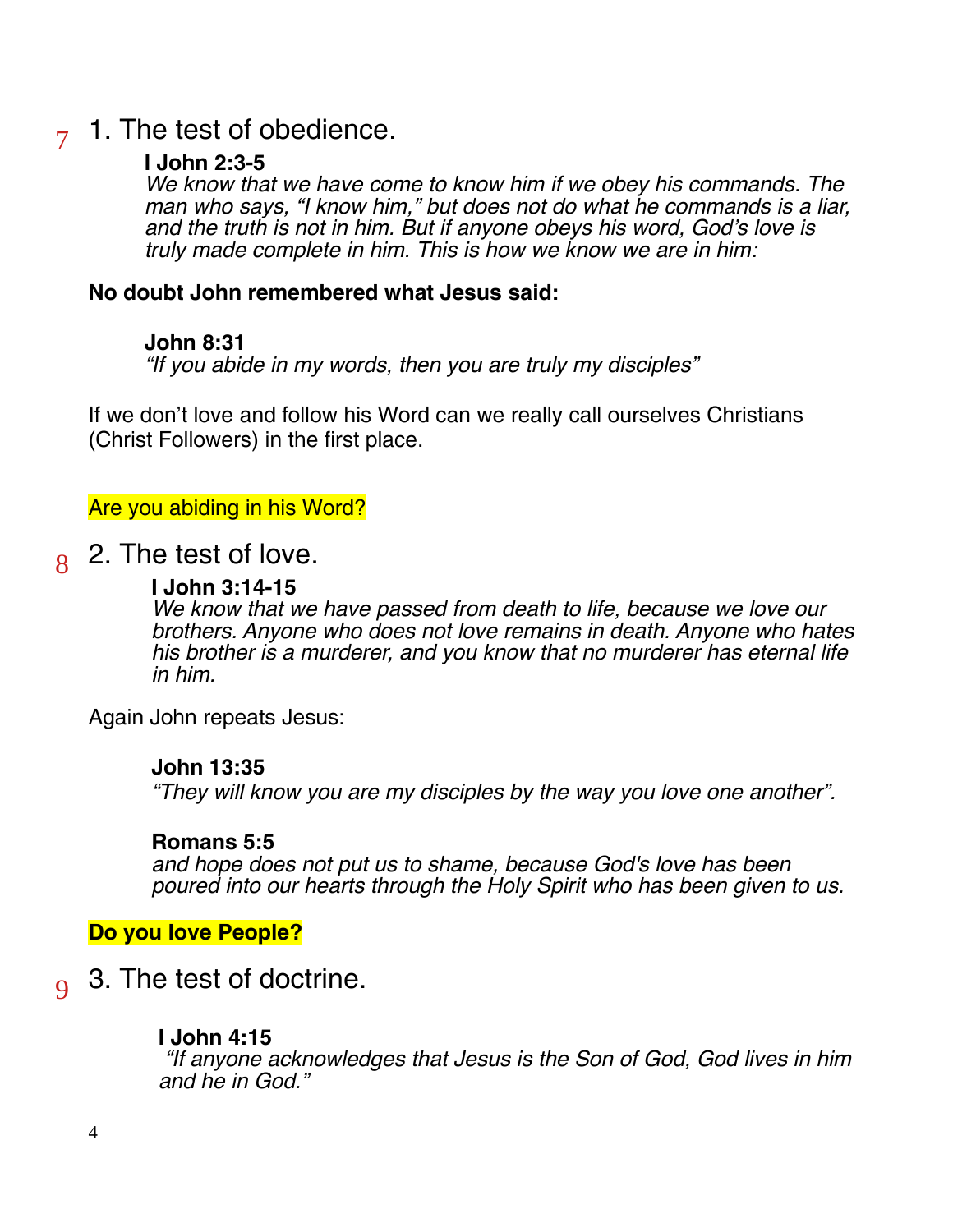This is a proper acknowledgment of Christ's humanity and deity.

In the above text John was dealing with the faulse doctrines of the Gnostics, which were attacking the Ephesian church. I Do you pass the doctrinal test?

## $10<sup>4</sup>$ . The test of Loyalty.

#### **I John 2:15**

"Do not love the world or anything in the world. If anyone loves the world, the love of the Father is not in him."

- The rich young man was not willing to leave his riches to follow Christ (Matt 19:16-22),
- We are called to be willing to leave the praise, adoration and riches of this world for the kingdom of God (Lk 14:26-27).

### **It is sobering to consider that the rich man was highly spiritual.**

- We know he appeared righteous because he kept the law; he also desired eternal life.
- Because he was an upright person and a successful businessman, he might have soon become a leader in most churches.
- However, he was living for the riches of the world and not for God.

### $11$  5. The test of saying no sin.

#### **I John 3:6,9**

No one who lives in him keeps on sinning. No one who continues to sin has either seen him or known him... No one who is born of God will continue to sin, because God's seed remains in him; he cannot go on sinning, because he has been born of God.

 This may have been the peoples problem in Matthew 7:21-23. Jesus said to them, "Depart from me, you workers of iniquity. I never knew you."

- They professed Christ, but lived a life of sin.
- True salvation always changes the lifestyle of believers (2 Cor 5:17).
- They still sin, but the direction and pattern of their lives will be different.
- They will practice living for God and yet stumble—sometimes repeatedly.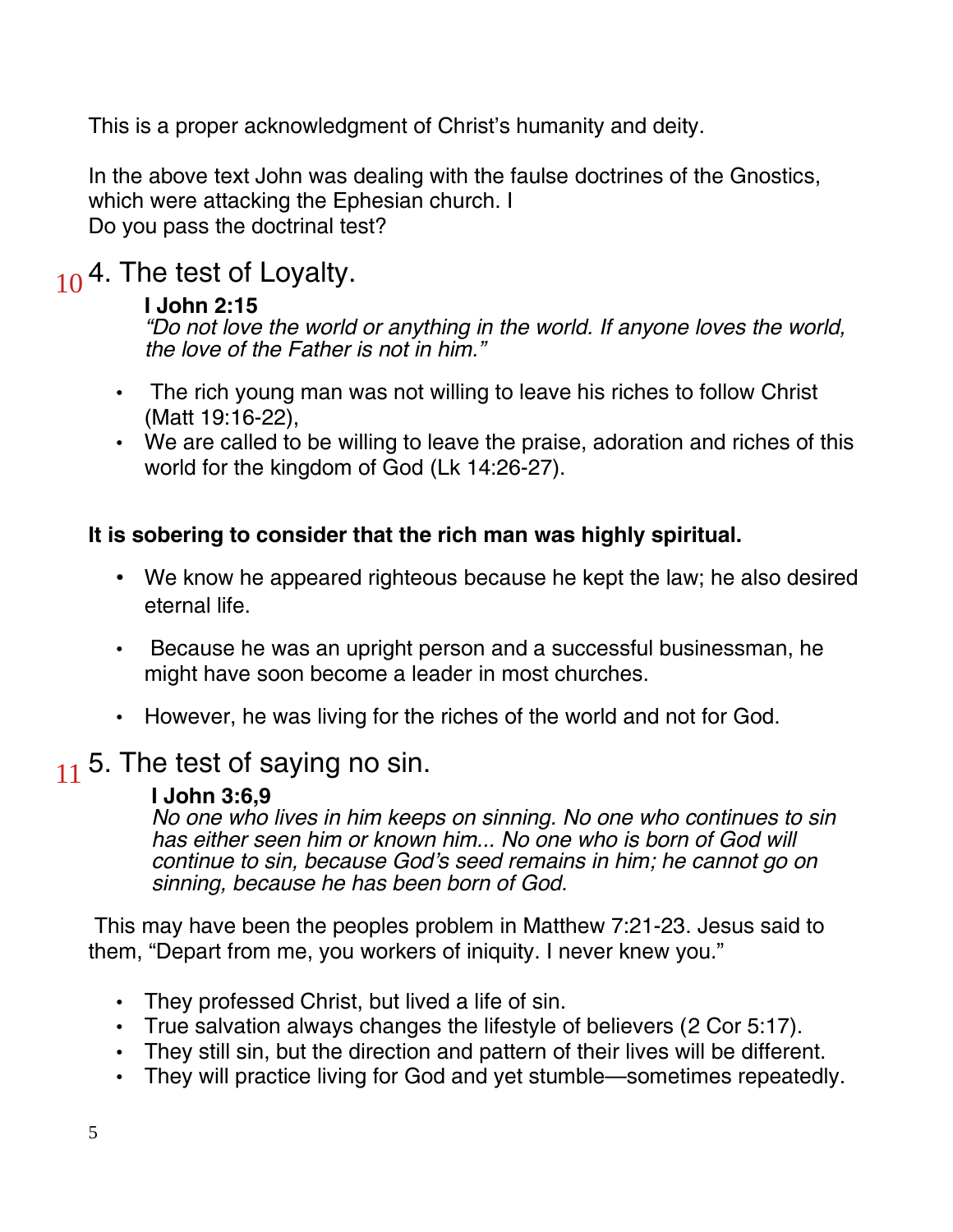• However, the direction of their lives will have changed—they will be trying to serve and honor God.

Is there a pattern of decreasing sin in your life? Or do you profess Christ, but not live for him?

6. The test of persecution. 12

#### **I John 3:12-13**

Do not be like Cain, who belonged to the evil one and murdered his brother. And why did he murder him? Because his own actions were evil and his brother's were righteous. Do not be surprised, my brothers, if the world hates you.

Because of their changed lives and values, believers will often be disliked and persecuted by society. Jesus Said.

#### **Matthew 5:10,**

 "Blessed are those who are persecuted because of righteousness, for theirs is the kingdom of heaven."

He essentially says that those who are persecuted for their faith are part of the kingdom of heaven. This doesn't necessarily mean that we will all be beaten, stoned, or jailed. Persecution often shows up in more subtle ways, like verbal abuse or being considered strange

#### **I Peter 4:3-4**

For you have spent enough time in the past doing what pagans choose to do—living in debauchery, lust, drunkenness, orgies, carousing and detestable idolatry. They think it strange that you do not plunge with them into the same flood of dissipation, and they heap abuse on you.

### $13$  7. The test of perseverance.

#### **I John 2:19**

"They went out from us, but they did not really belong to us. For if they had belonged to us, they would have remained with us; but their going showed that none of them belonged to us."

Paul says: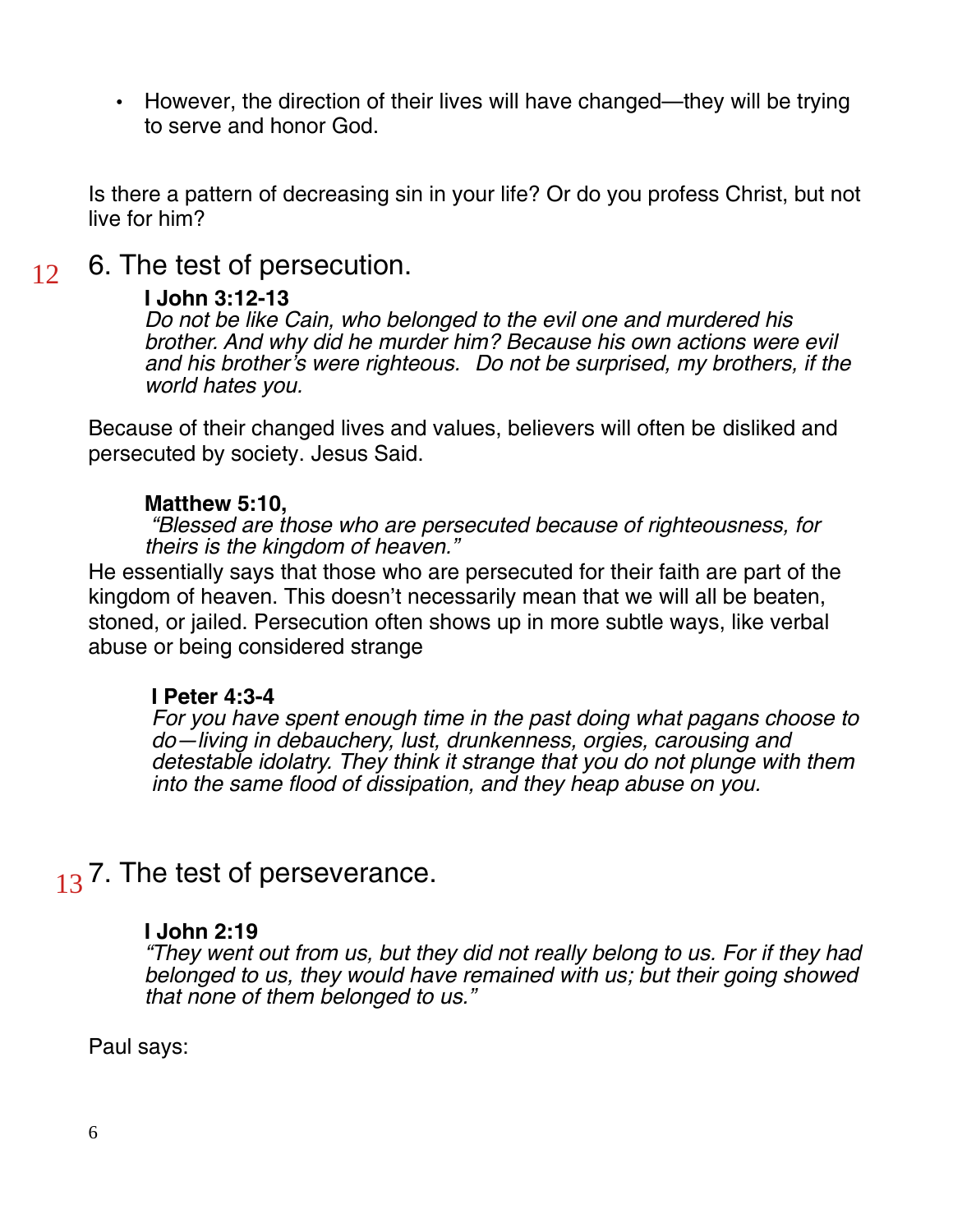#### **Colossians 1:22-23:**

But now he has reconciled you by Christ's physical body through death to present you holy in his sight, without blemish and free from accusation—if you continue in your faith, established and firm, not moved from the hope held out in the gospel…

### These are just a few of the tests.

- The Beatitudes are essentially tests of salvation,
- The book of James has many as well. James says, "Faith without works is dead" (2:26).
- If our faith doesn't change us, it won't change our eternal destiny either.

### **Do you have on the helmet of salvation?**

- Satan wants to take a shot at your salvation.
- He wants to steal the work God has called you to.
- If you don't know you're saved, then your head is vulnerable and you're not prepared to fight.

# <sup>14</sup>II. The Sword of the Spirit.

Take the helmet of salvation and the sword of the Spirit, which is the word of God. (Ephesians 6:17)

The sword Paul refers to is not the broadsword (rhomphaia) but the dagger (machaira), which varied in length from six to eighteen inches. It was the common sword used by Roman soldiers in hand-to-hand combat, and was carried in a sheath attached to the belt.

A skillful soldier used it to deflect the blows of his enemy, and the Word of God must be used in this fashion.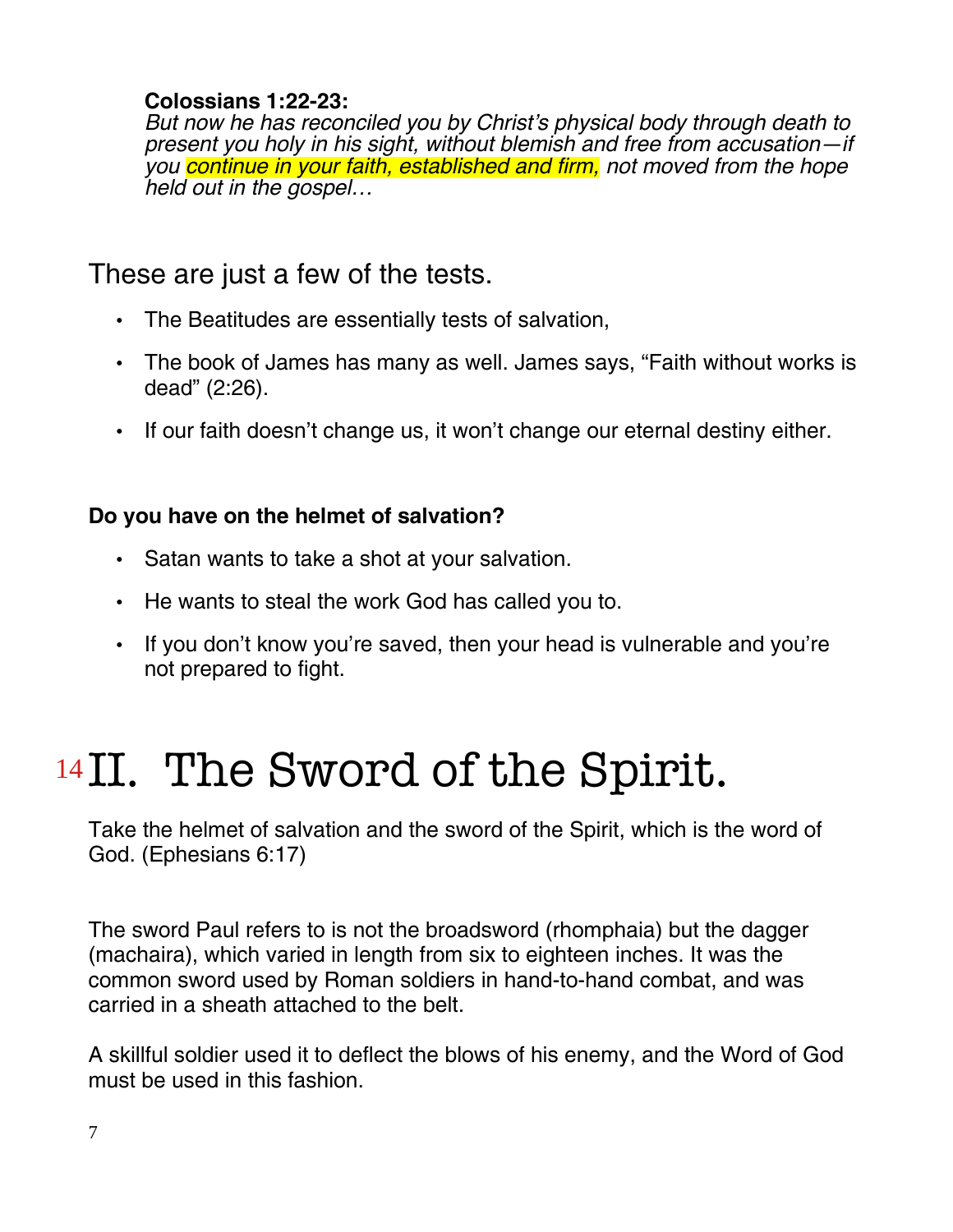We get a picture of this when Satan attacked Christ in the wilderness (Matt 4). To each of Satan's temptations, Christ responded with Scripture. The Christian who does not know the Word of God will have problems defending against the attacks of the devil.

This emphasizes the extreme power of each Scripture verse.

- Christ said that man shall not live by bread alone but by "EVERY" word that comes from the mouth of God (Matt 4:4).
- Scripture is God-inspired and powerful.
- Both in the pulpit and in the pew, people profess to believe in the power and necessity of the Word of God, yet they deny it by their actions.

Moses tells the Jews in Deut 6:7 to talk about the Word of God at home, when walking along the road, when lying down, and when getting up.

## $15$  1. We take up the sword of the Spirit by reading Scripture.

Most Christians have never completely read the Bible.

- By reading 3.25 chapters a day, or slightly over twelve minutes a day, you can complete the Bible in a year.
- Or, if you read only thirteen chapters a day, you can complete the Bible in three months.

Are you taking up your sword by reading Scripture daily?

### $16$ . We take up the sword of the Spirit by memorizing Scripture.

• Christ defeated the devil with specific Scriptures committed to memory.

### **Psalm 119:11**

"I have hidden your word in my heart that I might not sin against you."

Each verse that we memorize is a dagger to help us in spiritual warfare.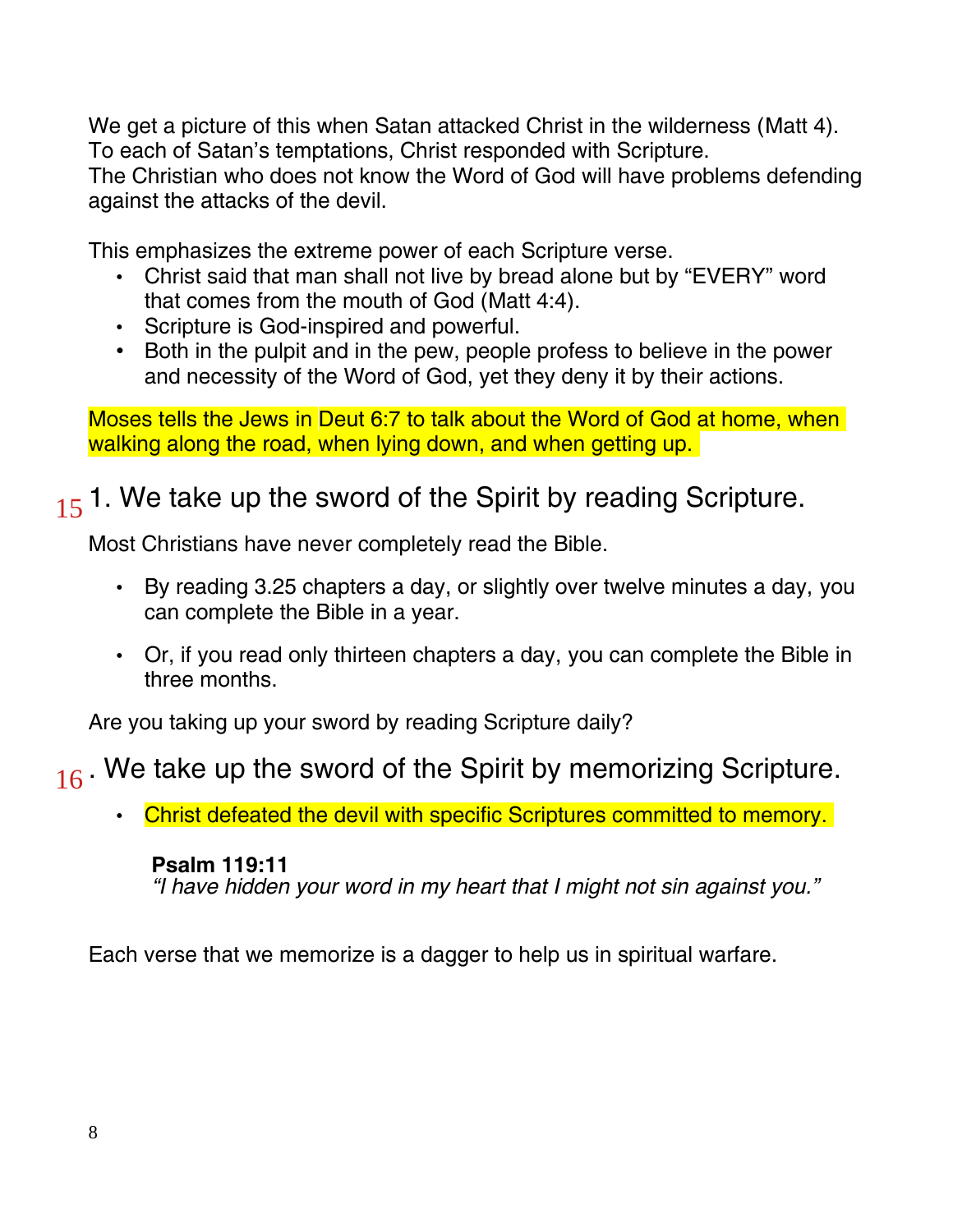### $17<sup>3</sup>$ . We take up the sword of the Spirit by meditating on Scripture.

**Psalm 1:2** talks about the blessing on the man who meditates on the law of God day and night.

The word "meditate" in the Hebrew was used to discribe a cow chewing its cud.

- A cow has a chambered stomach with four compartments.
- It chews and swallows its food, then regurgitates it and repeats the process.
- •
- The Hebrew word used can be translated "ponder" or declare.

God blesses the person who thinks and speaks about the Word of God all day. This person is taking up the sword of the Spirit.

## $18<sup>4</sup>$ . We take up the sword of the Spirit by studying Scripture.

### **II Timothy 2:15** (KJV)

"Study to shew thyself approved unto God, a workman that needeth not to be ashamed, rightly dividing the word of truth."

"Study," which can also be translated "Be diligent" or "Do your best," obviously overlaps with reading, memorizing and meditating.

1. We study by taking notes during sermons, Bible studies, and our devotions in order to help commit the truths to memory.

2. We study by comparing Scripture.

3. We study by using tools to increase our understanding, such as a study Bible, concordance, commentary, or theological dictionary (cf. Eph 4:11-13).

4. We study by writing the truths in a systematic manner to organize our thoughts.

5.We study by teaching the truths we're learning to others, which is the most effective way to internalize something.

#### **Hebrews 5:11-12**

We have much to say about this, but it is hard to explain because you are slow to learn. In fact, though by this time you ought to be teachers, you